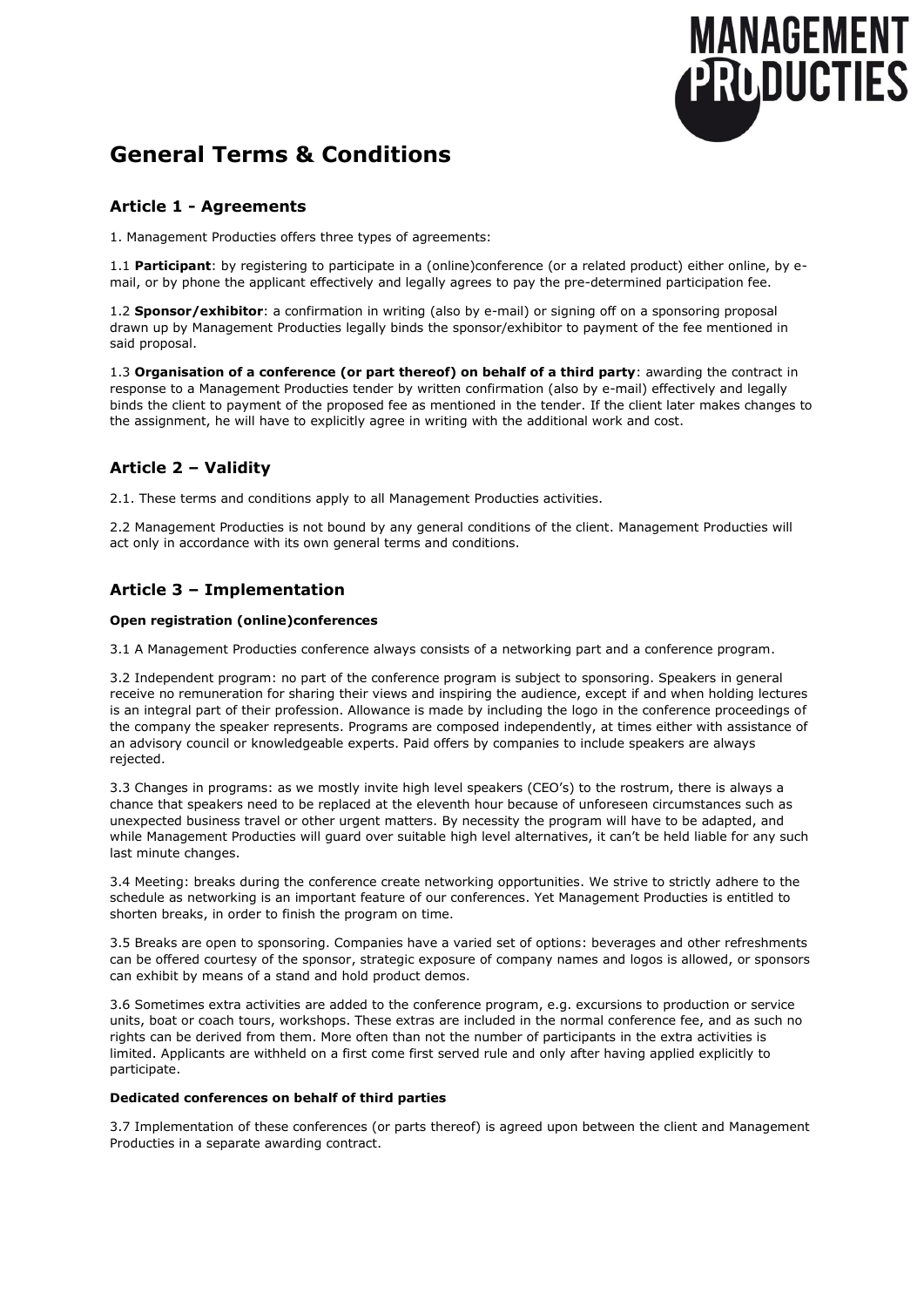

#### **Sponsoring/exposure**

3.8 Implementation of sponsoring/exposure deals is agreed upon between the client and Management Producties in a separate sponsoring contract.

### **Article 4 – Cancellation policy**

#### **Open registration conferences**

4.1 Unforeseen circumstances can force conference delegates to cancel their registration. In such cases the best solution is to be replaced by a colleague.

Until 3 weeks prior to the conference, no registration fee will be imposed, provided Management Producties has received notice in writing. The conference delegates will receive a written confirmation. The conference fee will not be reimbursed for cancellations after 3 weeks prior to the conference.

#### **Dedicated conferences on behalf of third parties**

4.2 Having agreed to charge Management Producties with organising a conference on your behalf or to at least organise some part of it, you are allowed a reflection period of 8 days. Should this jeopardise the time frame of the project, Management Producties will tell you so and you can choose to rescind the reflection period. If not the production process gets underway following the reflection period.

#### **Sponsoring/exposure**

4.3 The cancellation policy for exhibitors observes following deadlines:

- cancellation between 6 to 4 months prior to the conference: 20% of the agreed price is due;
- cancellation between 4 to 3 months prior to the conference: 50% of the agreed price is due;
- cancellation between 3 to 2 months prior to the conference: 75% of the agreed price is due;

- any later cancellation: 100% of the agreed price is due.

### **Article 5 – Privacy and data**

#### *Lists of participants*

5.1.1 All delegates receive a list of participants at the conference detailing their names, positions and the company they represent. Exhibitors and principals will receive this list a few days prior to the conference.

5.1.2 The list of participants is compiled with utmost care. We can however not be held responsible for any negligence by the provider of this data.

5.1.3 The list of participants is a tool to be used during the network meetings and it is provided as a written document, not digitally. Commercial use before or after the conference is strictly forbidden.

5.1.4 In order to provide you with some idea of which companies will be present at the event our website will display (part of) the names of companies already registered.

#### *Mailings*

5.2.1 Our clients and prospects regularly receive information on conferences and services by postal mail and email. If you no longer want to receive these messages you can unsubscribe to them in writing.

5.2.3 You can choose how to receive our messages, either by postal mail or by e-mail. You can also unsubscribe to messages concerning particular conferences.

5.2.4 Our customers have one opportunity per conference to register for a next conference at an early bird rate. The rebate code and deadline are only communicated by e-mail.

5.2.5 There's a delay between receiving your un-subscription notice and its implementation. During this delay you may still receive an unwanted message. Our apologies. Changes of address and un-subscription notices can be sent to [adres@managementproducties.com.](mailto:adres@managementproducties.com)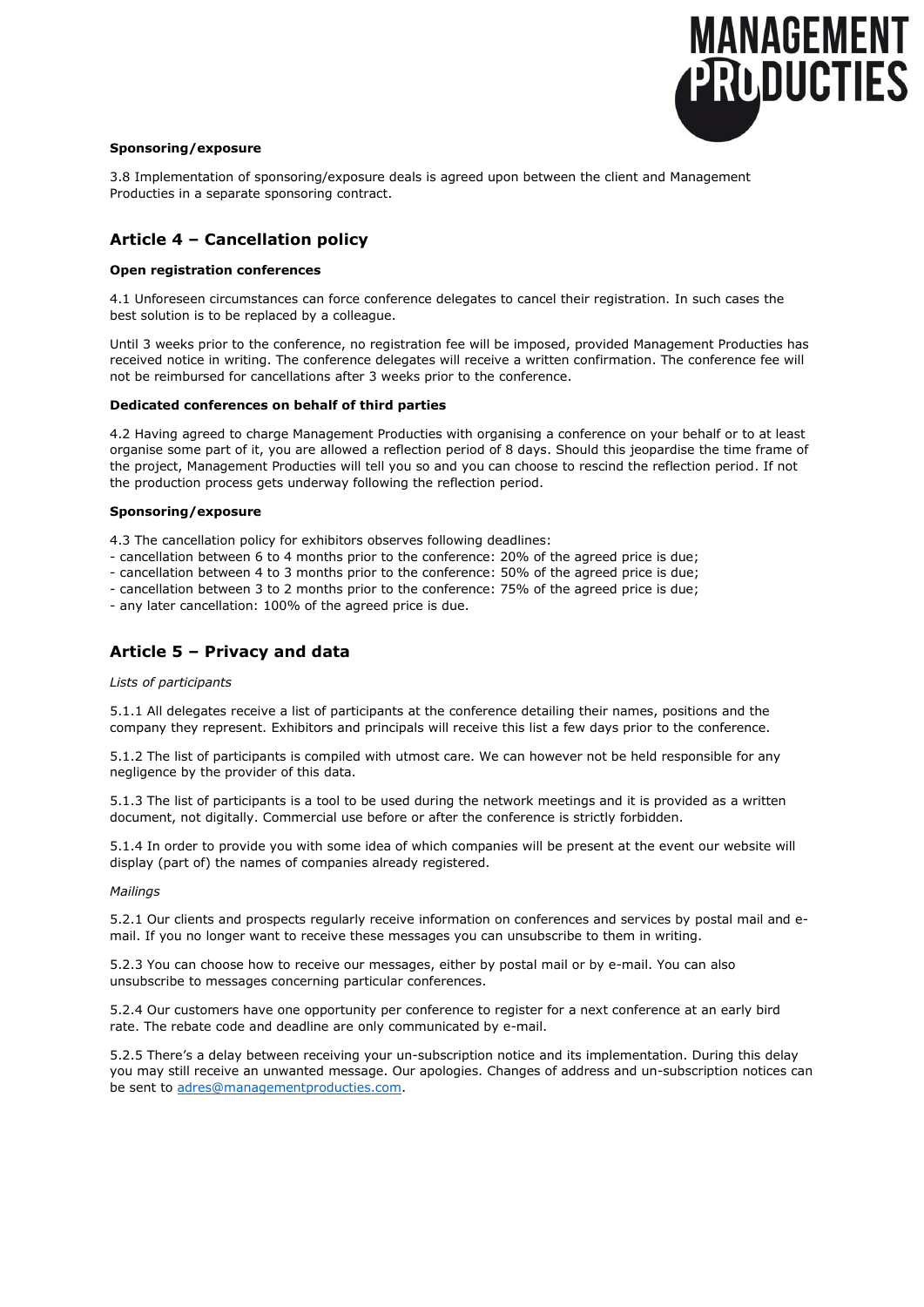

## **Article 6 – Payment**

#### **Open registration conferences**

6.1. The total amount due to attend the conference is sent by invoice.

6.1.1 Payment of the invoices is due within 14 days after the invoice date and at any rate prior to the start of the conference.

6.1.2. If the invoice fails to be paid before the conference, the participant is considered to have defaulted and legal interests will be imposed. Should payment still not ensue the amount due can be increased with 15% debt collection costs.

#### **Dedicated conferences (or services) on behalf of third parties**

6.2 The total amount due by the client will be invoiced in accordance with the awarding contract and the agreed deadlines.

6.2.1 Payment of the invoice is due within 14 days after the invoice date.

6.2.2. If payment of the invoice hasn't been received by Management Producties by the 15<sup>th</sup> day after the invoice date, the client/participant will be considered to have defaulted without prior notice and the legal interest will be imposed. Should payment still not ensue the amount due can be increased with 15% debt collection costs.

6.2.3. Management Producties can lawfully suspend all contractual activities until payment has been received or securities have been put in place.

#### **Sponsoring/partnerships**

6.3. The total amount due by the client will be invoiced in accordance with the sponsoring contract.

6.3.1 Payment of the invoice is due within 14 days after the invoice date unless otherwise agreed in the contract.

6.3.2 In case of late agreements (i.e. close to the start of the conference) invoices are to be paid minimally 2 days prior the conference.

6.3.3. If payment of the invoice hasn't been received by Management Producties by the 15<sup>th</sup> day after the invoice date, the client/participant will be considered to have defaulted without prior notice and the legal interest will be imposed. Should payment still not ensue the amount due can be increased with 15% debt collection costs.

6.3.3. Management Producties can lawfully suspend all contractual activities until payment has been received or securities have been put in place, without lessening the payment obligation.

### **Article 7 – Termination of the agreement**

7.1. If a client defaults on his payments or other obligations towards Management Producties, the latter can lawfully terminate the agreement, after prior and formal default notice of 14 days, notwithstanding the right to claim satisfaction of the contract or compensation in respect of costs and damages.

7.2. Management Producties will have the same legal right, be it without prior default notice, if the client invokes suspension of payment, is declared bankrupt or in liquidation, or is subject to foreclosure.

## **Article 8 – Force majeure**

8.1. Force majeure includes every circumstance beyond the power and will of Management Producties, that precludes Management Producties, temporarily or permanently, to fulfil its contractual obligations, such as – not exhaustively – war, threat of war, terrorism, civil war, rebellion, fire, and other major incidents within the company of Management Producties or its suppliers.

8.2. In case of force majeure surrounding an open registration conference Management Producties will always try to relocate, reschedule or go online pending the date of the conference and the circumstances. Invoices to participants and sponsors will be maintained, including the cancellation policy for the original date of the conference.